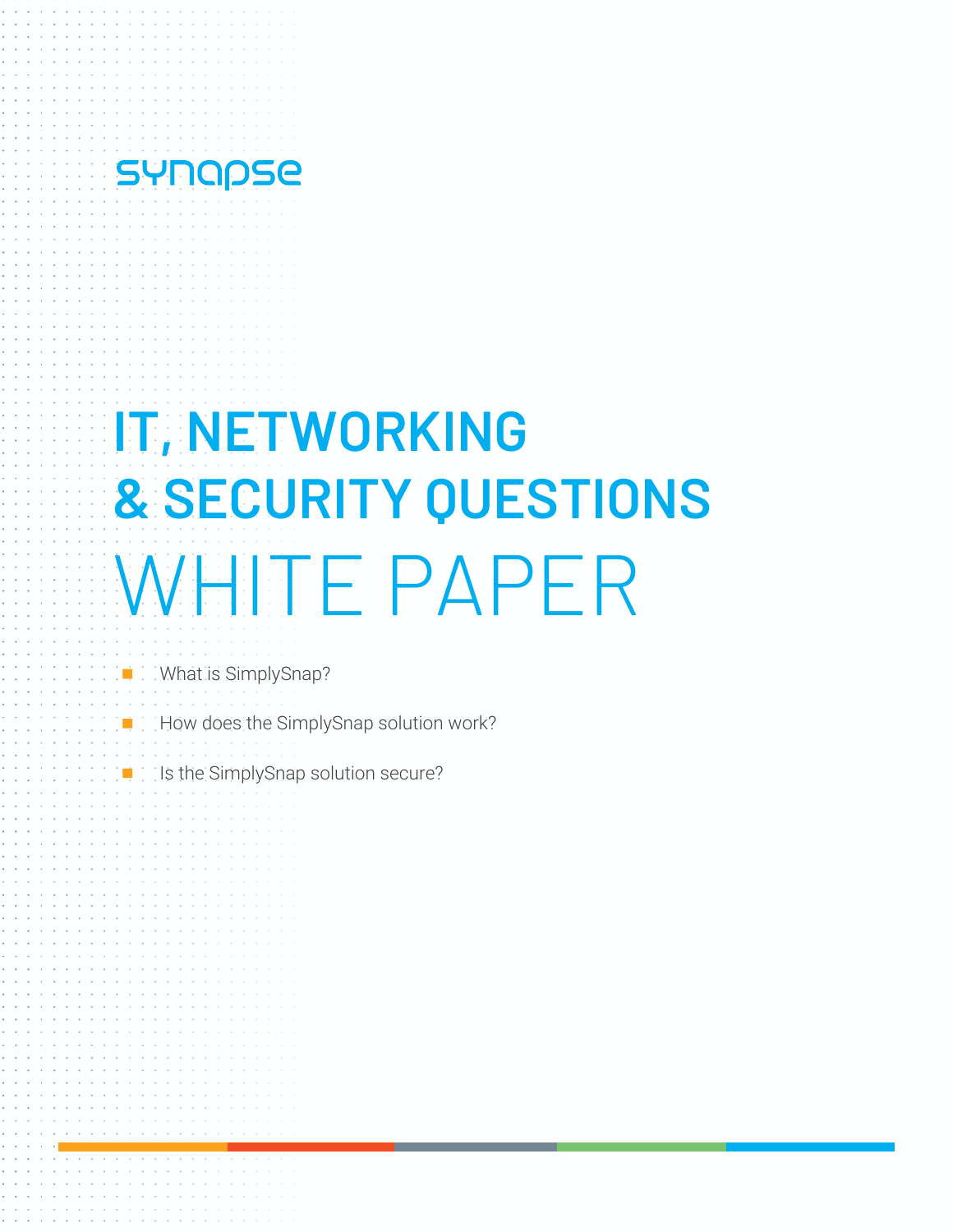### **WHAT IS SIMPLYSNAP? HOW DOES THE SIMPLYSNAP SOLUTION WORK?**

Synapse Wireless' sustainability focus encompasses strategic and targeted solutions to enable organizations meet their corporate ESG goals by delivering actionable insights through the deployment of a wireless mesh, distributed, interoperable and modern cloud architecture integrating existing facility equipment and resources across multiple facilities or domains.

Synapse Wireless SimplySnap solution delivers facility insights, energy management, lighting management, HVAC air quality management, machine state, and material flow which ultimately enable organizations optimize resource management.

1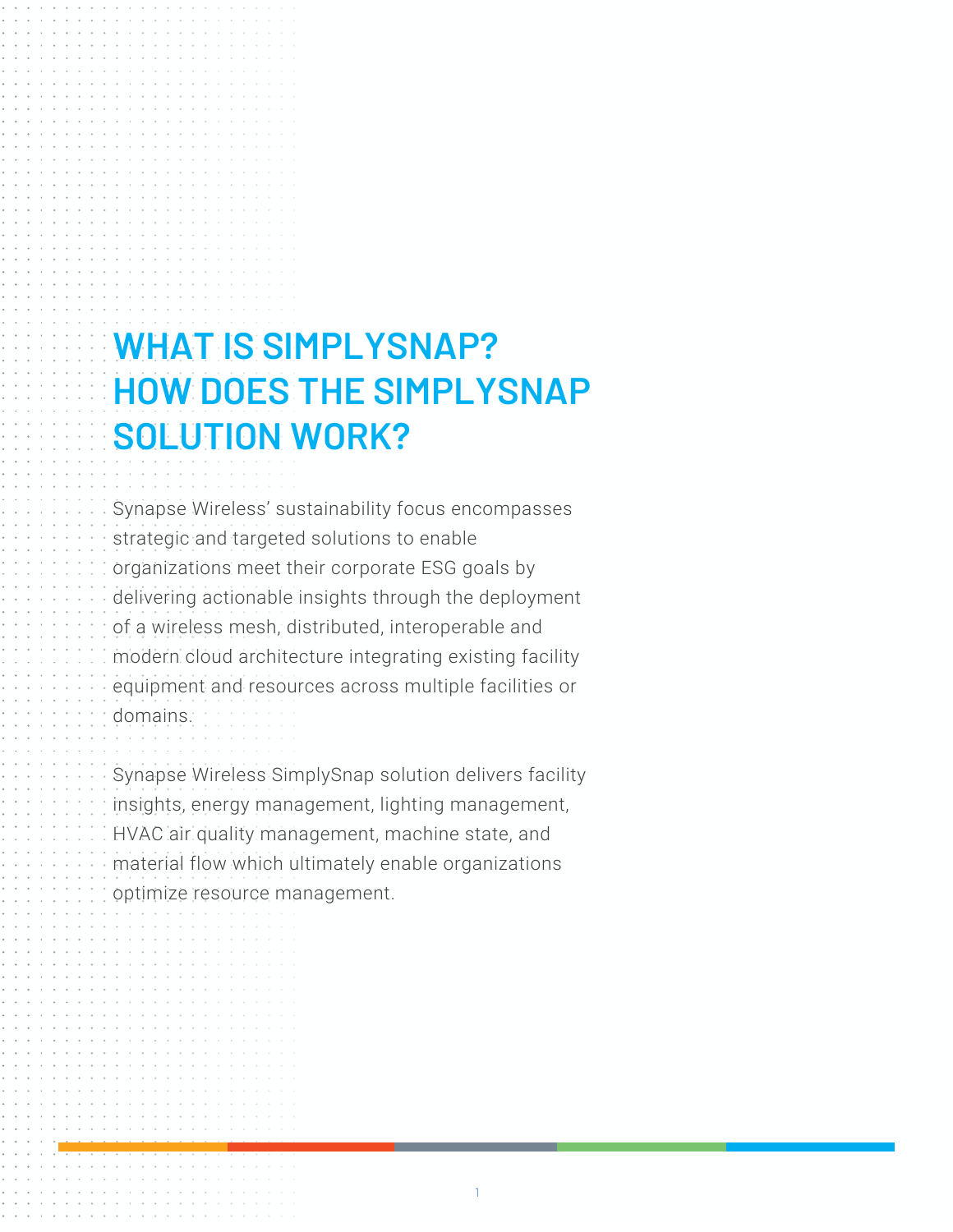#### **Does SimplySnap reside on my corporate network? Can SimplySnap access corporate information?**

SimplySnap creates its wireless, and isolated wireless mesh network (WMN) separate from corporate infrastructure. No access to corporate infrastructure is necessary for the SimplySnap solution to operate. To facilitate advanced functions and external access to services, a

SimplySnap hardware gateway controller should have external outgoing internet connectivity.

#### **What does a corporate IT department need to do to allow the SimplySnap solution to operate as intended?**

Below is a description of each outbound connection to the cloud servers used by a Synapse gateway.

| <b>SERVICE</b><br><b>PORT</b> | <b>URI</b>                                         | <b>DESCRIPTION</b>                                                                                                                                                                        |
|-------------------------------|----------------------------------------------------|-------------------------------------------------------------------------------------------------------------------------------------------------------------------------------------------|
| SSH.<br><b>TCP 22</b>         | tunnel.snap-lighting.com                           | Provides Synapse Support Team<br>command-line access into customer<br>gateway for remote commissioning and<br>troubleshooting. Can be Enabled/<br>Disabled by the customer.               |
| <b>UDP</b><br>nte<br>123      | ntp.ubuntu.com                                     | Used to synchronize local clock on<br>gateways.                                                                                                                                           |
| TCP<br>ConfigSync<br>443      | couchdb.simplysnapcloud.com                        | Used to synchronize configuration<br>between Synapse gateways and cloud<br>service.                                                                                                       |
| <b>UDP</b><br>1196            | Vpn.simplysnapcloud.com                            | OpenVPN is used to push configuration<br>to the gateways from the cloud service.<br>Also allows administrator access to the<br>Ui of each SimplySnap gateway from a<br>single web domain. |
| <b>TCP</b><br>MO E<br>8883    | A25n2uts2ytmw2-ats.iot.us-east-<br>1.amazonaws.com | Used to communicate power and sensor<br>data for SimplySnap connected devices<br>to SimplySnap cloud service.                                                                             |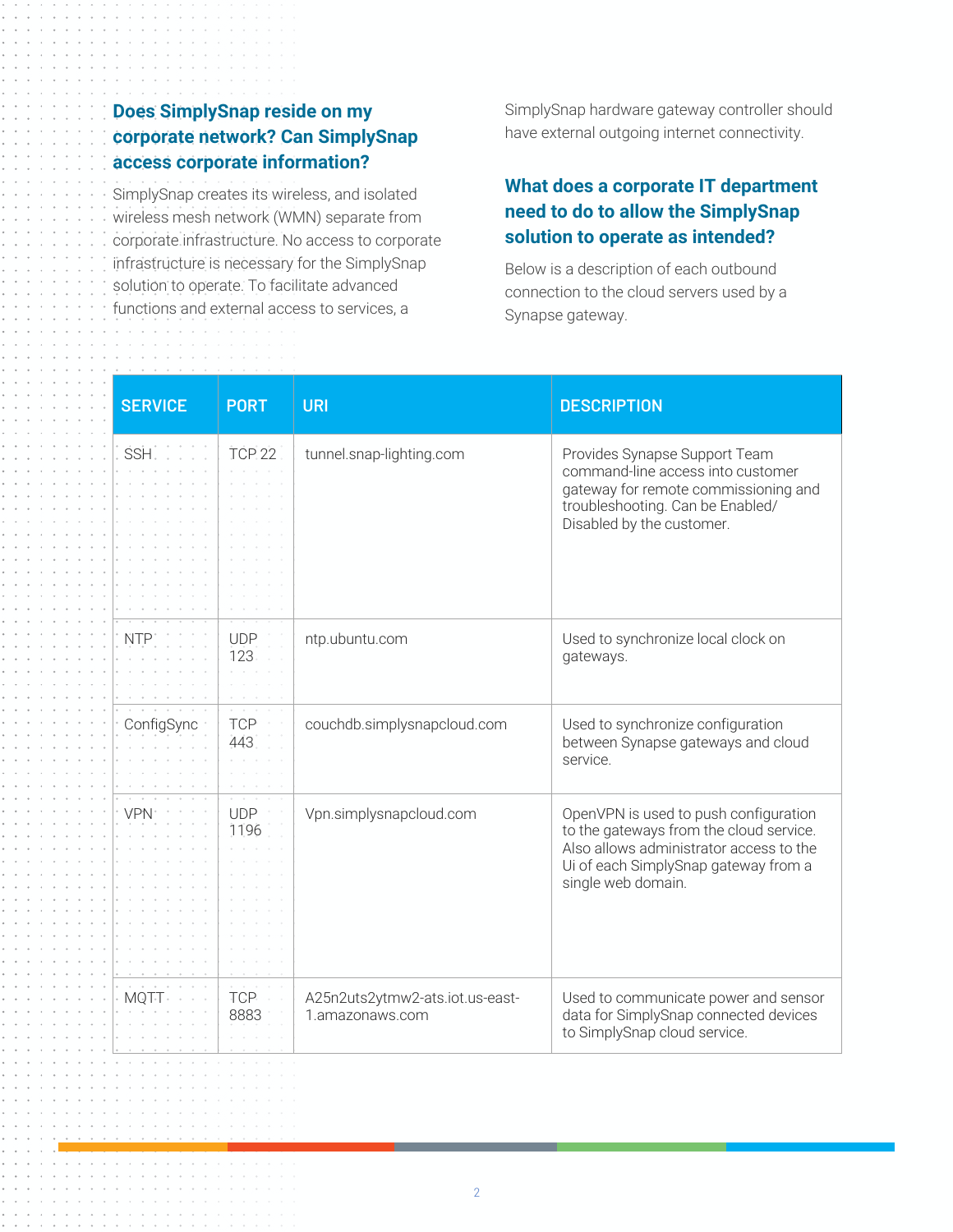#### **Do any changes need to be made corporate firewall settings?**

Generally, no changes have to be made to existing corporate network infrastructure. All connections are initiated from the gateway via a secure outbound connection to the SimplySnap cloud service, therefore no external connections can be established inbound. This prevents unauthorized access to the gateway from the outside.

#### **Is Simply**Snap **hosted in the cloud?**

SimplySnap is a combined integrated hardware and software solution. We utilize AWS services. We selected AWS services due to reliability. scalability and robustness centered around a well-documented solution offering. More information is available at:

https://aws.amazon.com/security/?nc1=f\_cc

#### **Does the Simply**Snap **system interfere with other wireless corporate networks?**

Our wireless technology incorporates the latest advancements in a secure, wireless architecture that was created to provide high-availability (HA) mitigating typical wireless congestion. Based on the industry standard of the IEEE 802.15.4 wireless protocol, our SNAP network easily coexists among other deployed IEEE based wireless protocols. More detailed information is available within the following document: "Synapse Wireless Solution: Wireless Coexistence", available directly from Synapse.

#### **Where can I find more information about the Simply**Snap **cloud solution?**

More information regarding our holistic solution approach can be found on our website at: https://www.synapsewireless.com/

#### **Does Synapse maintain any corporate solution IT networking, security, or ISMS certifications?**

Yes, we are ISO27001 certified.

#### **How does Simply**Snap **protect the integrity of the network?**

The SimplySnap architecture itself protects the mesh network integrity and prevents attack vectors from cloud to node through threat compartmentalization in each network segment. This protocol transition prevents IP-based attacks from progressing from the cloud to the nodes and preventing attack vectors on enterprise or collateral networks. More information related to network best practices can found on our website at:

https://help.synapsewireless.com/resour ces/best-practices/networksecurity.html

#### **Is Simply**Snap **secure? What encryption method does SimplySnap use?**

Our mesh network uses industry standard AES-128 symmetric encryption over 802.15.4 for RF communication from node-to-node and gatewayto-node. Gateways using SimplySnap Things Services employ WPA-PSK for Wi-Fi based connections and TLS 1.2 over Ethernet. Synapse IoT devices are capable of live Over-the-Air (OTA) updates from the gateway down to the node. This allows Synapse developers to respond to the latest cyber threats to push patches and configuration hardening on-demand.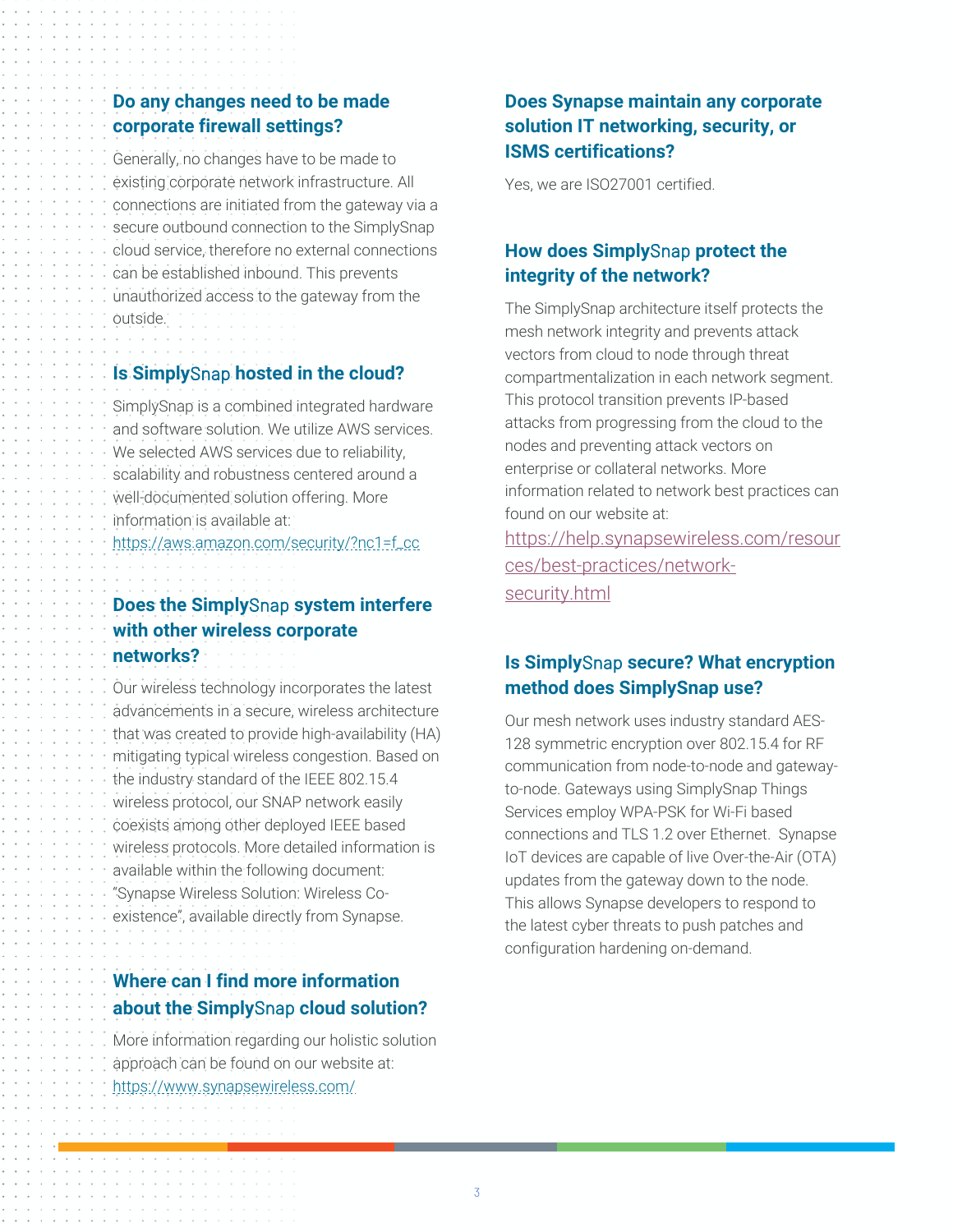#### **Is the SimplySnap solution security audited by third parties?**

Synapse has a robust vulnerability analysis and hardening program as part our DevSecOps development lifecycle. Our products go through rigorous external penetration testing as well as targeted vulnerability analysis of specific threat vectors by certified third-party security tool

#### **Are there best practices associated with allowing a Synapse gateway to access the internet through an outbound connection?**

First, all connections are initiated from the gateway via a secure outbound connection to the SimplySnap cloud service, therefore no external connections need to be established inbound. This prevents unauthorized access to the gateway from the outside. Next, networking best practices suggest that all networking equipment be isolated whenever possible. Establishing the Synapse gateway on a dedicated VLAN is suggested from a networking administration perspective. Additional best practices suggest adding the Synapse controller within a dedicated DMZ.

#### **Where can I find more information related to Synapse Wireless security philosophy?**

More information related to our security philosophy, methodologies and current security information can be found on our website: https://www.synapsewireless.com